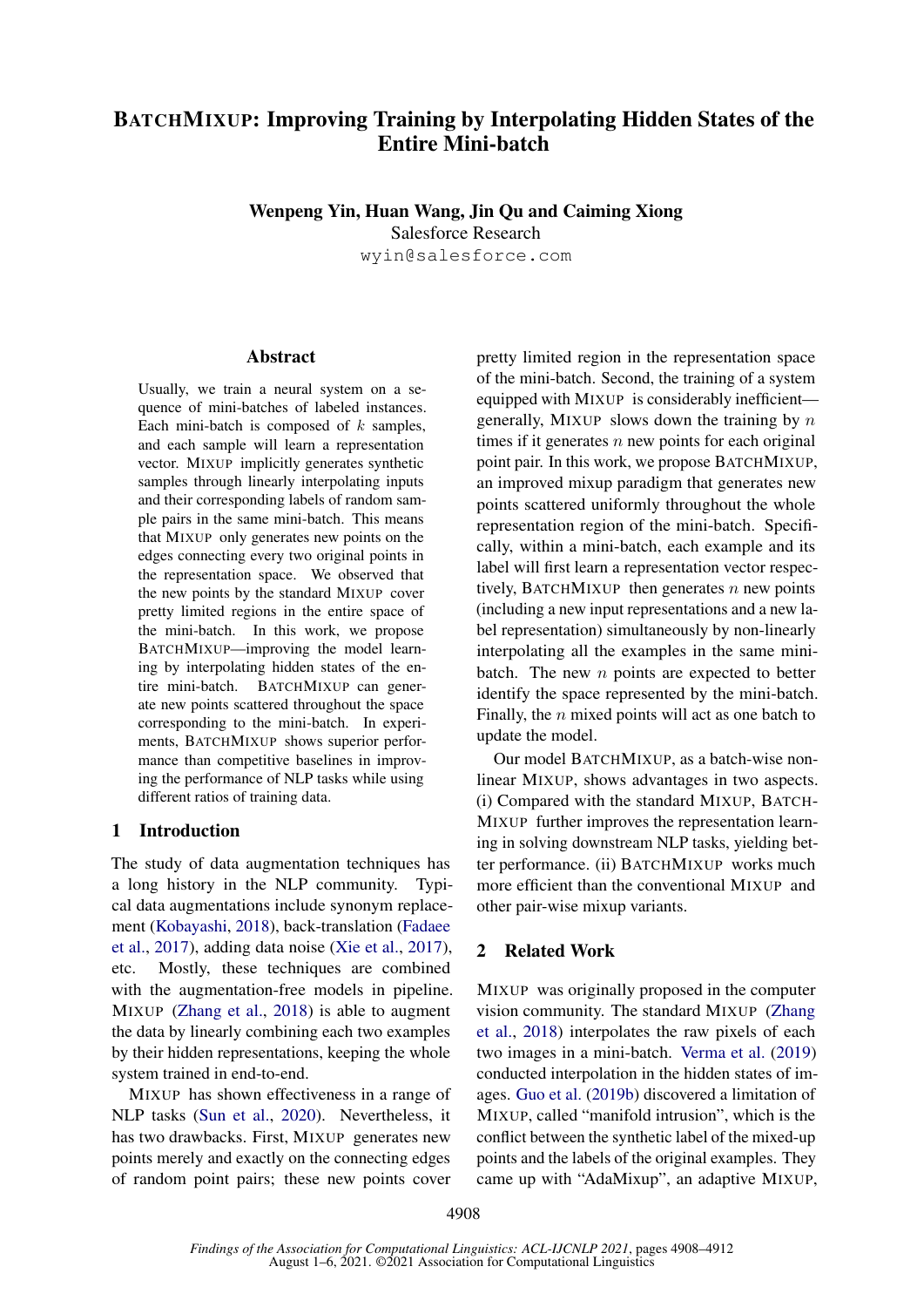where the mixing policies are automatically learned from the data using an additional network and objective function designed to avoid manifold intrusion. Other work tried to explain the work mechanisms of MIXUP from different threads, such as "MIXUP as directional adversarial training" [\(Ar](#page-4-7)[chambault et al.,](#page-4-7) [2019\)](#page-4-7), "MIXUP training as the complexity reduction" [\(Kimura,](#page-4-8) [2020\)](#page-4-8)

To date, only a couple of previous studies explored the effectiveness of the standard MIXUP in NLP. [Guo et al.](#page-4-9) [\(2019a\)](#page-4-9) tried two strategies: interpolating word embeddings or sentence embeddings generated by convolutional/recurrent neural networks. [Sun et al.](#page-4-4) [\(2020\)](#page-4-4) incorporated MIXUP into BERT [\(Devlin et al.,](#page-4-10) [2019\)](#page-4-10), the state of the art architecture in NLP. To improve the standard MIXUP, [Guo](#page-4-11) [\(2020\)](#page-4-11) added non-linearity to the MIXUP for text classification tasks. However, that non-linear MIXUP works on word embedding level, which is less applicable to Transformer-style [\(Vaswani et al.,](#page-4-12) [2017\)](#page-4-12) systems. All the work above are pair-wise mixup, this work is the first work that interpolates all the examples in the same mini-batch to cover the representation space better.

#### 3 The Base Model: MIXUP

Given a pair of samples  $(x_i, y_i)$  and  $(x_j, y_j)$  from the original mini-batch  $(x: input, y:$  the one-hot label), the standard MIXUP [\(Zhang et al.,](#page-4-3) [2018\)](#page-4-3) generates a synthetic sample as follows.

$$
\hat{x}_{ij} = \beta x_i + (1 - \beta)x_j \tag{1}
$$

$$
\hat{y}_{ij} = \beta y_i + (1 - \beta)y_j \tag{2}
$$

where  $\beta$  is a mixing scalar, sampled from a Beta $(\alpha, \beta)$  $\alpha$ ) distribution with a hyper-parameter  $\alpha$ , for mixing both the inputs and the corresponding targets. The generated synthetic data are then fed into the model for training to minimize the loss function.

From the same mini-batch, the standard MIXUP will sample the  $\beta$  value n times so that totally  $n$  new mixed points for a sampled input pair will be generated sequentially. The model, as a result, will be updated  $n$  times more than the mixup-free model.

#### 4 Our Model: BATCHMIXUP

BATCHMIXUP mixes all the samples in the same mini-batch on the level of hidden states generated by RoBERTa [\(Liu et al.,](#page-4-13) [2019\)](#page-4-13).<sup>[1](#page-1-0)</sup>

To start, we first think about how the standard text classifier works: For the labeled input  $(x_i, y_i)$ , first RoBERTa (optionally with a multilayer perceptron block) generates a representation for  $x_i$  $("v(x_i) \in \mathbb{R}^{d})$ , then  $v(x_i)$  is fed to a logistic regression (LR) layer to classify to  $y_i$ . The LR layer has a weight matrix  $W \in \mathbb{R}^{c \times d}$  where c is the class size and  $d$  is the dimension size of representations. Each row in W, i.e.,  $w_i \in \mathbb{R}^d$ , can be treated as the representation vector of the class  $y_i$ . So, LR essentially uses the dot-product to derive the matching score ( $s_i \in \mathbb{R}$ ) between the input  $x_i$  and the label  $y_i: s_i = (v(x_i))^T \cdot w_i.$ 

For the same mini-batch of inputs  $\{v(x_i)\}\$ and labels  $\{w_i\}$ , BATCHMIXUP deploys the same mixing policy to interpolate the  $\{v(x_i)\}\$ and  $\{w_i\}.$ 

We denote the whole batch of input representations  $\{v(x_i)\}\$ as  $\mathcal{X} \in \mathbb{R}^{d \times b}$  where b is the batch size and the whole mixing policy for this batch is  $M \in \mathbb{R}^{n \times d \times b}$ . To generate a single mixed point  $\hat{x}_i \in \mathbb{R}^d$ , the BATCHMIXUP uses the following mixing policy  $\mathcal{M}[i] \in \mathbb{R}^{d \times b}$   $(i = 1, \dots, n)$  on  $X$ , where each element of  $\mathcal{M}[i]$  is independently sampled from a Beta $(\alpha, \alpha)$  distribution:

<span id="page-1-1"></span>
$$
\hat{x}_i = \sum_{\text{axis}=1} (\text{softmax}(\mathcal{M}[i]) \circ \mathcal{X}) \tag{3}
$$

where  $\circ$  is the Hadamard product. Equation [3](#page-1-1) can be performed for all i values in  $[1,n]$  simultaneously; this means the original batch input  $X$ is transformed into a new batch of mixed input  $\hat{\mathcal{X}} \in \mathbb{R}^{n \times d}$ .

Similarly, the same mixing policy  $\mathcal M$  is applied to the batch of label representations, denoted as  $\mathcal{Y} \in \mathbb{R}^{d \times b}$   $(\mathcal{Y} = \{w_i\})$ :

$$
\hat{y}_i = \sum_{\text{axis}=1} (\text{softmax}(\mathcal{M}[i]) \circ \mathcal{Y}) \tag{4}
$$

Each  $(\hat{x}_i, \hat{y}_i)$   $(i = 1, \dots, n)$  is a newly mixed point. All  $\{(\hat{x}_i, \hat{y}_i)\}\)$  can be generated in parallel and are scattered throughout the space represented by  $\mathcal{X}$ .

For training, we minimize the negative-dotproduct loss between the mixed input and the mixed label. In testing, an input  $x_i$  still compares with all classes  $\{y_i\}$  by dot-product between  $v(x_i)$  and all  $\{w_i\}$  to find the best class.

### 5 Experiments

In experiments, we check the effectiveness of our approach in NLP tasks with two settings: one is

<span id="page-1-0"></span><sup>&</sup>lt;sup>1</sup>Please note that BATCHMIXUP also works for other deep neural encoders.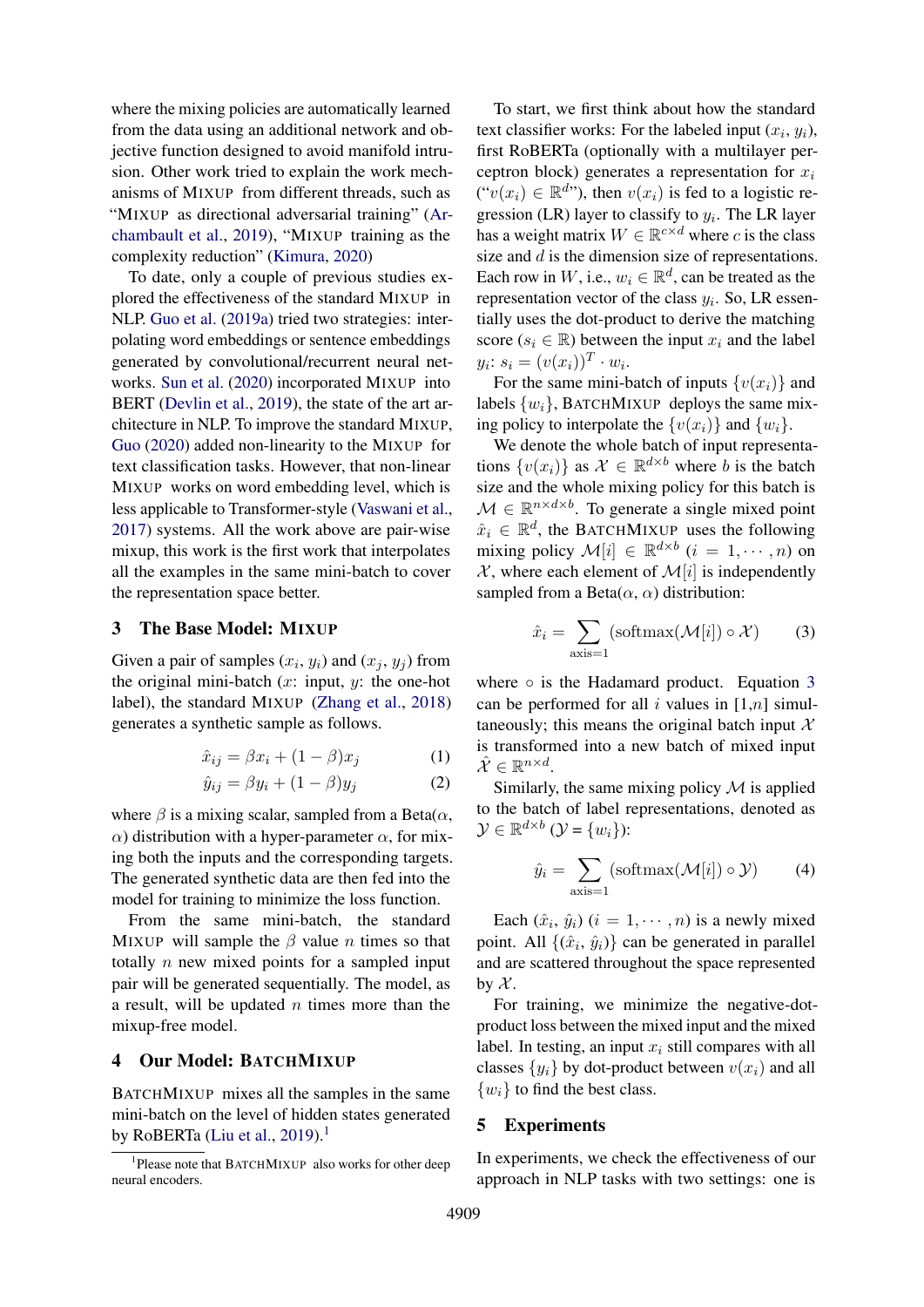<span id="page-2-2"></span>

| #training data              |                     | entailment       | relation         | intent           |
|-----------------------------|---------------------|------------------|------------------|------------------|
| 100%                        | RoBERTa-large       | $80.91 \pm 1.47$ | $87.24 \pm 1.52$ | 93.77±0.44       |
|                             | w/ MIXUP            | $82.03 \pm 1.69$ | $87.91 \pm 0.34$ | $93.41 \pm 1.24$ |
|                             | w/ Nonlinear Mixup  | $82.98 \pm 1.17$ | $88.41 \pm 0.73$ | 94.29±1.01       |
|                             | w/ BATCHMIXUP       | 83.56±0.90       | $90.04 \pm 0.33$ | $94.94 \pm 0.20$ |
| 75%                         | RoBERTa-large       | $80.07 \pm 1.27$ | 87.49±0.31       | $90.31 \pm 1.11$ |
|                             | w/ MIXUP            | $80.53 \pm 1.31$ | $87.87 \pm 0.12$ | 92.44±1.98       |
|                             | w/ Nonlinear Mixup  | 80.90±0.39       | $87.66 \pm 0.81$ | $93.00 \pm 1.84$ |
|                             | w/ BATCHMIXUP       | $82.00 \pm 0.91$ | $88.41 \pm 0.54$ | $93.55 \pm 1.58$ |
| 50%                         | RoBERTa-large       | 77.50±0.82       | 82.83±4.92       | $85.11 \pm 2.88$ |
|                             | w/ MIXUP            | 75.19±6.07       | $87.00 \pm 0.18$ | $87.09 \pm 2.06$ |
|                             | w/ Nonlinear Mixup  | 77.66±1.90       | 87.79±0.29       | $88.13 \pm 2.92$ |
|                             | <b>w/BATCHMIXUP</b> | $79.47 \pm 2.07$ | $88.29 \pm 0.22$ | $90.13 \pm 2.20$ |
| 25%                         | RoBERTa-large       | 70.92±4.04       | 78.95±0.33       | $80.95 \pm 2.22$ |
|                             | w/ MIXUP            | 71.70 ± 5.66     | $82.02 \pm 0.59$ | $84.95 \pm 1.19$ |
|                             | w/ Nonlinear Mixup  | 72.14±4.27       | $83.71 \pm 0.12$ | 85.44±2.02       |
|                             | w/ BATCHMIXUP       | 74.36±2.82       | $86.66 \pm 0.26$ | $87.71 \pm 1.38$ |
| $1\%$                       | RoBERTa-large       | $50.41 \pm 0.29$ | $3.41 \pm 0.74$  | $42.21 \pm 5.54$ |
|                             | w/ MIXUP            | $51.74 \pm 0.84$ | 49.93±2.71       | $50.21 \pm 3.21$ |
|                             | w/ Nonlinear Mixup  | $51.41 \pm 0.43$ | 55.29±4.78       | $52.21 \pm 1.49$ |
|                             | w/ BATCHMIXUP       | $51.46 \pm 1.43$ | $60.29 \pm 2.18$ | $55.21 \pm 1.77$ |
| random or majority baseline |                     | 50.16            | 1.31             | 1.29             |

Table 1: Experimental results on three NLP tasks: textual entailment (RTE [\(Dagan et al.,](#page-4-14) [2005;](#page-4-14) [Wang et al.,](#page-4-15) [2019\)](#page-4-15)), relation classification (FewRel [\(Han et al.,](#page-4-16) [2018\)](#page-4-16)) and intent classification (BANKING77 [\(Casanueva et al.,](#page-4-17) [2020\)](#page-4-17)). We decrease the size of training data from 100% to 1% with random sampling. All numbers are averaged over three random seeds.

full-shot setting that trains on the regular full training data; the other is few-shot setting that train with limited training data. Unfortunately, prior work about mixup never evaluated on few-shot scenarios.

Tasks. We evaluate on the following three tasks.

• Textual Entailment. Textual entailment is a task that figures out the truth value of a hypothesis sentence given a premise sentence [\(Dagan et al.,](#page-4-14) [2005\)](#page-4-14). This is a binary classification ("entailment" or "non-entailment") problem where the input is a sentence pair. We use the GLUE RTE [\(Wang](#page-4-15) [et al.,](#page-4-15) [2019\)](#page-4-15) benchmark which has 2,490/277/2,999 examples in train/dev/test. The smaller size of this dataset (compared MNLI [\(Williams et al.,](#page-4-18) [2018\)](#page-4-18) for example) makes it a good testbed for data augmentation techniques.

• Relation Classification. FewRel [\(Han et al.,](#page-4-16) [2018\)](#page-4-16) is a large-scale relation classification dataset. It has 100 relation types, each with 700 labeled examples. The original FewRel relation set was split by 64/16/20 for developing meta-learning techniques which only allow a test instance to search

for its relation type within the 20 candidates. This is not a practical setting because (i) in relation detection, an input should search for a label in the entire space of defined relations, (ii) we should always define a "None" type in this problem because most span pairs in the input actually do not have a relation. Since the test relations of FewRel is not publicly available, we use the 64+16=80 relations as the entire relation set, in which 5 relations are treated "None" (So, basically this is a regular "75+None" setting).

• Intent Classification ("intent"). We use the benchmark BANKING77<sup>[2](#page-2-0)</sup> [\(Casanueva et al.,](#page-4-17) [2020\)](#page-4-17), which is single-domain intent detection dataset comprising 13,083 annotated examples over 77 intents (average: 170 examples per intent). Each intent class is described by a short name, such as "get physical card", "lost or stolen card", etc.

Baselines. The augmentation-free system we use for above tasks consists of a RoBERTa<sup>[3](#page-2-1)</sup> encoder

<span id="page-2-0"></span><sup>2</sup>[https://github.com/PolyAI-LDN/](https://github.com/PolyAI-LDN/task-specific-datasets)

[task-specific-datasets](https://github.com/PolyAI-LDN/task-specific-datasets)

<span id="page-2-1"></span><sup>&</sup>lt;sup>3</sup>We used the pretrained "RoBERTa-large"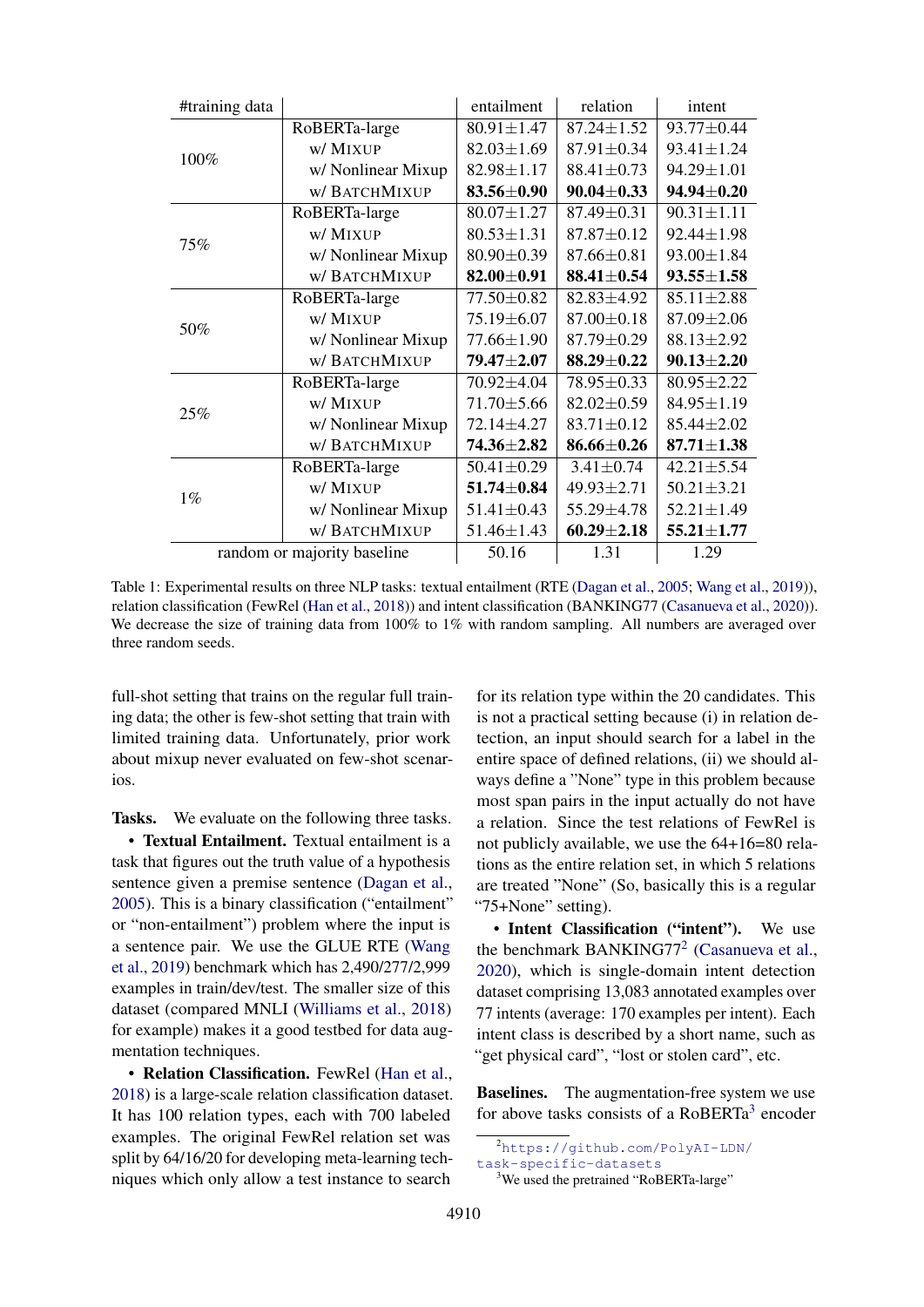<span id="page-3-1"></span>

(a) Two classes (orange vs. blue), 5-shot for each



(b) Hyperplane after training w/o mixup; it cannot distinguish the two classes clearly.



(c) Hyperplane after training w/ BATCHMIXUP, it separates the two classes very well



and a final logistic regression layer. Based on this RoBERTa system, we compare our system BATCH-MIXUP with (i) the standard MIXUP [\(Zhang](#page-4-3) [et al.,](#page-4-3) [2018;](#page-4-3) [Sun et al.,](#page-4-4) [2020\)](#page-4-4), and (ii) non-linear MIXUP [\(Guo,](#page-4-11) [2020\)](#page-4-11). Both baselines conduct data interpolation in the hidden states output by the RoBERTa.

All systems are implemented through the Huggingface's Transformers package.[4](#page-3-0)

[Results and Analysis.](https://github.com/huggingface/transformers) Table [1](#page-2-2) lists the [main results. We notice that our approach](https://github.com/huggingface/transformers) RoBERTa+BATCHMIXUP [consistently outper](https://github.com/huggingface/transformers)[forms the baselines](https://github.com/huggingface/transformers) MIXUP and non-linear MIXUP[. In "1% entailment", none of systems](https://github.com/huggingface/transformers) [really worked—all system results are around](https://github.com/huggingface/transformers) [the majority baseline. This is because that the](https://github.com/huggingface/transformers) [RTE task is very challenging with over limited](https://github.com/huggingface/transformers) annotations. With  $2.5K \times 1\% = 25$  labeled [examples, the "RoBETTa" cannot learn any](https://github.com/huggingface/transformers) [useful representations. This is in line with the](https://github.com/huggingface/transformers) [observations in \(Yin et al.,](https://github.com/huggingface/transformers) [2020\)](#page-4-19) which showed [that few-shot RTE \(when](https://github.com/huggingface/transformers)  $k \in \{1, 3, 5, 10\}$ ) will [make RoBERTa fail. So, we conclude that when a](https://github.com/huggingface/transformers) [system is close to random guess, adding mixup is](https://github.com/huggingface/transformers) [not helpful. In this situation, maybe using other](https://github.com/huggingface/transformers) [conventional data augmentation skills makes more](https://github.com/huggingface/transformers) [sense as the representation learning of synthetic](https://github.com/huggingface/transformers) [data and that of the original data are decoupled.](https://github.com/huggingface/transformers)

[To further study how](https://github.com/huggingface/transformers) BATCHMIXUP works, we [simulate the classification process with a toy experi](https://github.com/huggingface/transformers)[ment: we generate a large amount of 2-dimensional](https://github.com/huggingface/transformers) [data in Gaussian distributions for two classes \(Fig](https://github.com/huggingface/transformers)ure  $1(a)$ ), and randomly sample 5 examples for each [class to conduct 5-shot classification. We used a](https://github.com/huggingface/transformers) [MLP as the classifier, trained 100 epochs. Compar](https://github.com/huggingface/transformers)[ing the final hyperplane of training with](https://github.com/huggingface/transformers) BATCH-MIXUP [with that of training without](https://github.com/huggingface/transformers) MIXUP, we [can observe that](https://github.com/huggingface/transformers) BATCHMIXUP can improve the [training considerably.](https://github.com/huggingface/transformers)

[Last but not least, the training of same epochs for](https://github.com/huggingface/transformers) "w/ MIXUP[", "w/ Nonlinear](https://github.com/huggingface/transformers) MIXUP" takes much [longer than our system "w/](https://github.com/huggingface/transformers) BATCHMIXUP". For [example, when all systems separately run on a GPU](https://github.com/huggingface/transformers) [Tesla V100, our system](https://github.com/huggingface/transformers) BATCHMIXUP and the [baseline "RoBERTa-large" both take about 1.5min](https://github.com/huggingface/transformers) [to finish one epoch on RTE, but "w/](https://github.com/huggingface/transformers) MIXUP" and ["w/ Nonlinear](https://github.com/huggingface/transformers) MIXUP" will take  $\sim$ 20mins if  $\beta$  is [sampled 15 times per point pair.](https://github.com/huggingface/transformers)

### [6 Conclusion](https://github.com/huggingface/transformers)

[In this work, we proposed a novel](https://github.com/huggingface/transformers) MIXUP model, named BATCHMIXUP[, to improve the text classi](https://github.com/huggingface/transformers)[fier. Different with prior](https://github.com/huggingface/transformers) MIXUP variants, which [always interpolate random two points, our system](https://github.com/huggingface/transformers) [interpolates all the hidden states in the mini-batch.](https://github.com/huggingface/transformers) [The mixed points by our system are able to better](https://github.com/huggingface/transformers) [cover the space expressed by the minibatch. The](https://github.com/huggingface/transformers) [experiments and visualization analysis both show](https://github.com/huggingface/transformers) [the effectiveness of our model B](https://github.com/huggingface/transformers)ATCHMIXUP.

<span id="page-3-0"></span><sup>4</sup>[https://github.com/huggingface/](https://github.com/huggingface/transformers)

[transformers](https://github.com/huggingface/transformers)